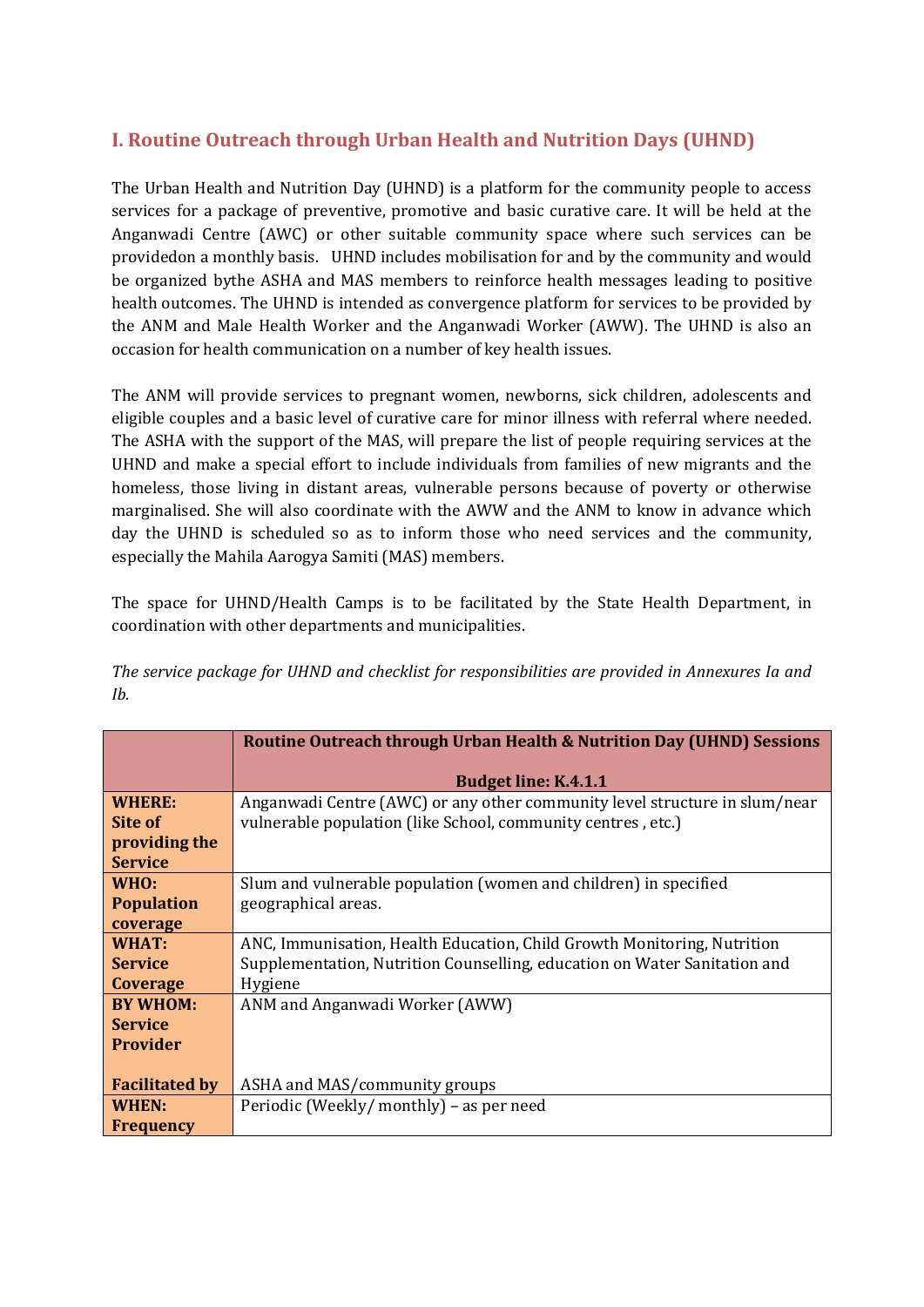# **ANNEXURES**

**(UHND for Slums and Urban Vulnerable Populations)**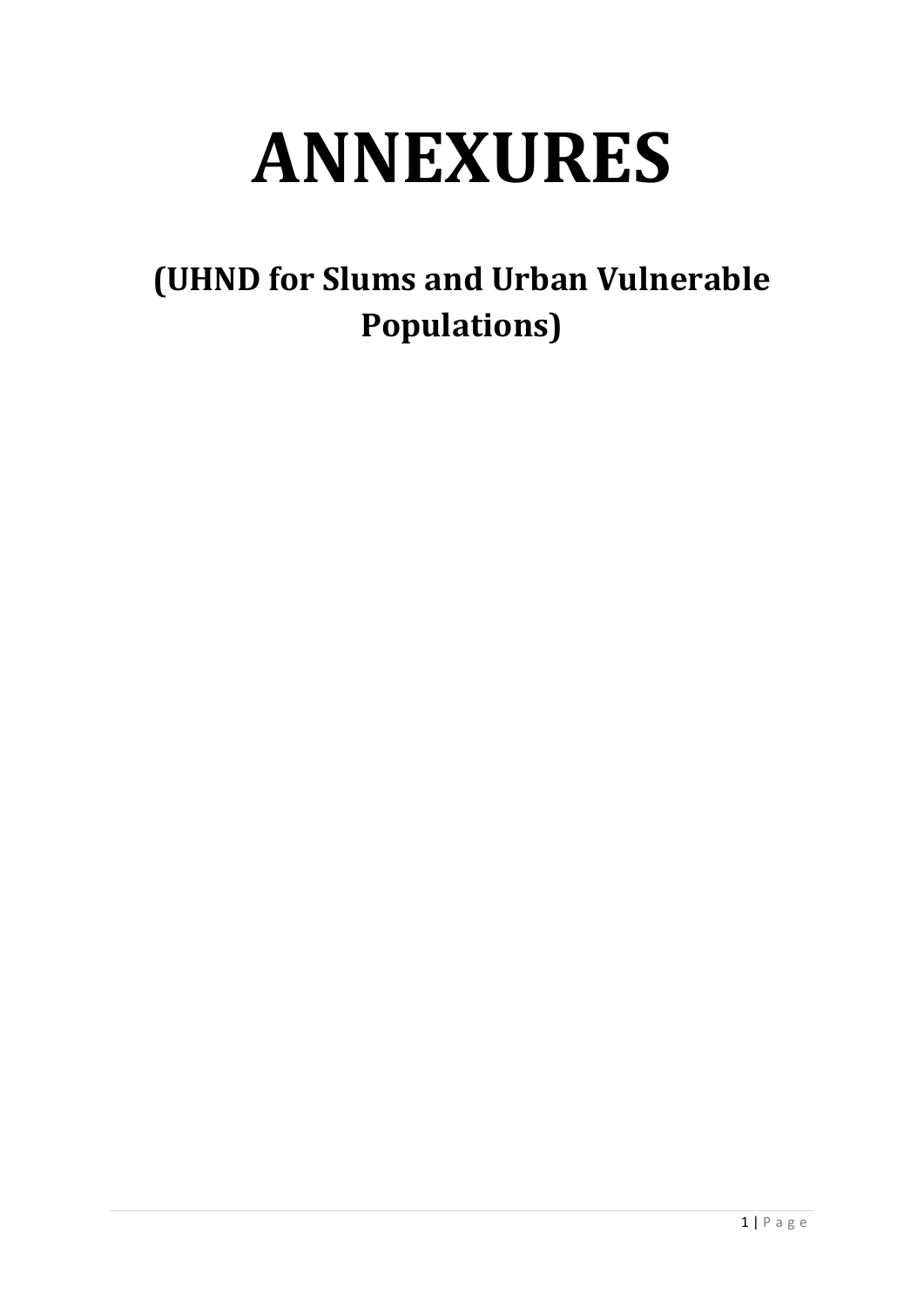# **Annexure I a: Service Package at UHND**

The UHND will cover women and children in the slums and among the vulnerable population. The service will be provided by weekly/ fortnightly/ monthly by the ANM in coordination with ASHA and Anganwadi Worker (AWW); at a community structure in slum/near vulnerable population (like Anganwadi Centre, School, Railway Station, Bust Stand, place of worship, etc.). The package of services will include the following:

# (a) MATERNAL HEALTH

- Early registration of pregnancies.
- Provision of full complement of ANC services with quality and accuracy, namely
	- o Weight measurement
	- o Abdominal Check-up
	- o TT injections
	- o BP measurement
	- o Haemoglobin Measurement
	- o Filling up of MCP Card with accurate & complete information
- Referral for women with signs of complications during pregnancy and those needing emergency care.
- Referral for safe abortion to approved MTP centres.
- Counselling on:
	- o Education of girls.
	- o Age at marriage.
	- o Care during pregnancy.
	- o Danger signs during pregnancy.
	- o Birth preparedness.
	- o Importance of nutrition.
	- o Institutional delivery.
	- o Identification of referral transport.
	- o Availability of funds under the JSY for referral transport.
	- o Post-natal care.
	- o Breastfeeding and complementary feeding.
	- o Care of a newborn.
	- o Contraception.
- Organizing group discussions on maternal deaths, if any that have occurred during the previous month in order to identify and analyse the possible causes.

# (b) CHILD HEALTH

For Infants up to 1 year:

- Registration of new births.
- Counselling for care of newborns and feeding.
- Complete routine immunization.
- Immunization for dropout children.
- First dose of Vitamin A along with measles vaccine.
- Weighing.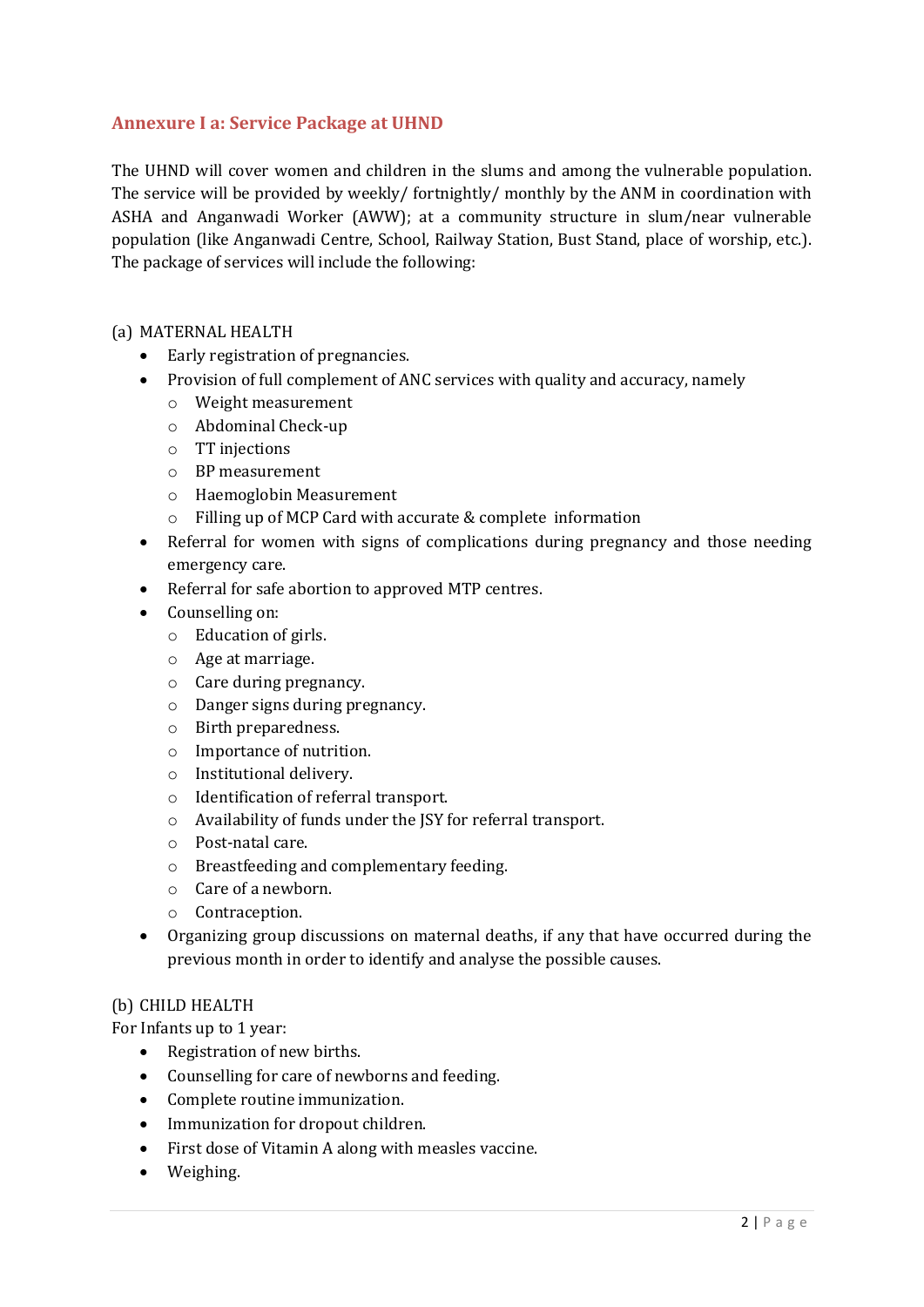For Children aged 1-3 years:

- Booster dose of DPT/OPV.
- Second to fifth dose of Vitamin A.
- Tablet IFA (small) to children with clinical anaemia.
- Weighing.
- Provision of supplementary food for grades of mild malnutrition and referral for cases of severe malnutrition.

For all children below 5 years:

- Tracking and vaccination of missed children by ASHA and AWW.
- Case management of those suffering from diarrhoea and Acute Respiratory Infections.
- Counselling to all mothers on home management and where to go in even of complications.
- Provide ORS packets.
- Counselling on nutrition supplementation and balanced diet.
- Counselling on and management of worm infestations.

# (c) FAMILY PLANNING

- Information on use of contraceptives.
- Distribution provision of contraceptive counselling and provision of non-clinic contraceptives such as condoms and OCPs.
- Information on compensation for loss of wages resulting from sterilization and insurance scheme for family planning.

# (d) REPRODUCTIVE TRACT INFECTIONS AND OTHER RELATED CONDITIONS

- Counselling on prevention of RTIs and STIs, including HIV/AIDS, and referral of cases for diagnosis and treatment.
- Counselling for peri-menopausal and post-menopausal problems
- Communication on causation, transmission and prevention of HIV/AIDS and distribution of condoms for dual protection.
- Referral for VCTC and PPTCT services to the appropriate institutions.

# (e) HEALTH PROMOTION

- Importance of clean drinking water, safe water handling practices, use of lang handle ladle, and ways to keep the water clean at point-of-use, using chlorine tablets, boiling, water filters, etc.
- Education on Healthy food habits, hygienic and correct cooking practices, and had washing.
- Testing of household salt sample for Iodine (using the testing kits supplied under NIDDCP programme)
- Avoidance of breeding sites for mosquitoes.
- Mobilization of community action for safe disposal of household refuse and garbage.
- Gender issues
- Communication activities for prevention of pre-natal sex selection, illegality of pre-natal sex selection, and special alert for one-daughter families.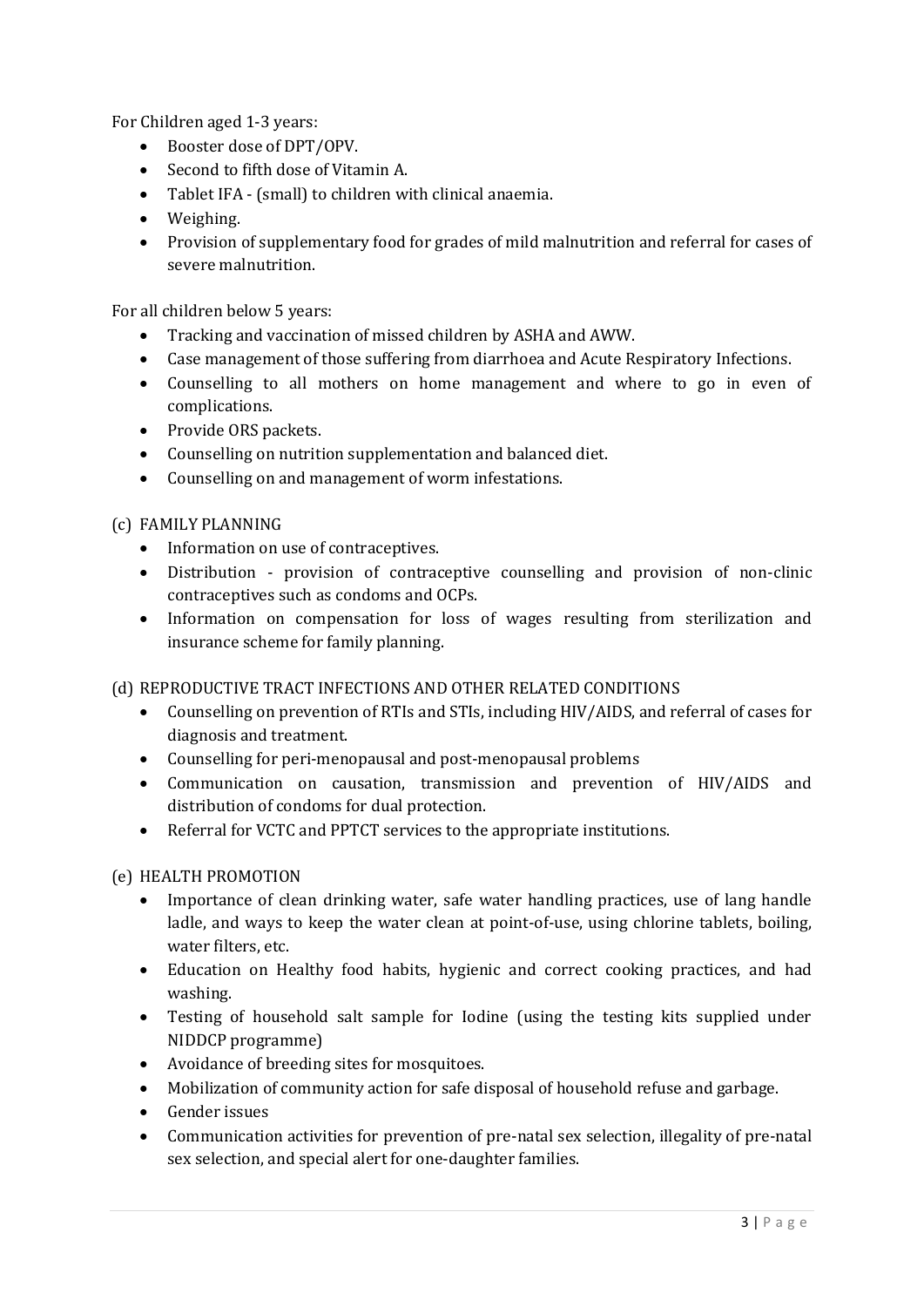- Communication on the Prevention of Violence against Women and Children, Domestic Violence Act, 2006.
- Age at marriage, especially the importance of appropriate age at marriage for girls.
- Issues of Alcohol and drug abuse, tobacco and gender violence
- Nutrition issues
	- Focus on adolescent pregnant women and infants aged 6 months to 2 years.
	- Checking for anaemia, especially in adolescent girls and pregnant women; checking, advising, and referring.
	- Checking, advising and referring for other deficiency disorders (Vitamin-A, Iodinedeficiency, Protein Calorie Malnutrition, etc.)
	- Weighing of infants and children.
	- Supply of iron supplements, vitamins, and micronutrients
	- A discussion about and review of the AWC's daily activities at the centre, supplementary nutrition services being provided for children and pregnant and lactating mothers, and growth charts being recorded at AWC.
- Sanitation issues
	- Identification of space for community toilets.
	- Guidance on where to go and who to approach for availing of subsidy for those eligible to get the same under the Jawaharlal Nehru National Urban Renewal Mission (JNNURM).

# **Annexure 2b: Checklist for Responsibilities and Functions for UHND**

# **MOIC (at the UPHC)**

- Ensure that the UHND is held without fail. Plan for all the arrangements along with ANM and make alternative arrangements in case ANM is on leave.
- Share in every meeting, the likely date / day of next UHND, and make efforts to organise the UHND for an area at a fixed site and a fixed monthly day to ensure better uptake of services by community.
- Ensure that the supply of vaccines reaches the site well before the day's activities begin.
- Ensure reporting of the UHND to the UCHC and City/District PMU (as per format suggested in Annexure I).
- Coordinate with the CDPO and ICSD Supervisors for availability of the Anaganwadi Centre and the Anganwadi Worker.
- Dialogue with ULB representatives (Ward member) on availability of community centres and other alternative facilities, along with support for the cleanliness, water, security and other support required at the site.
- Ensure publicity of the event (as per Annexure III).

# **ANM**

- Ensure that the supply of vaccines reaches the site well before the day's activities begin.
- Ensure that all instruments, drugs, and other materials as listed in the annexure are in place.
- Carry communication materials.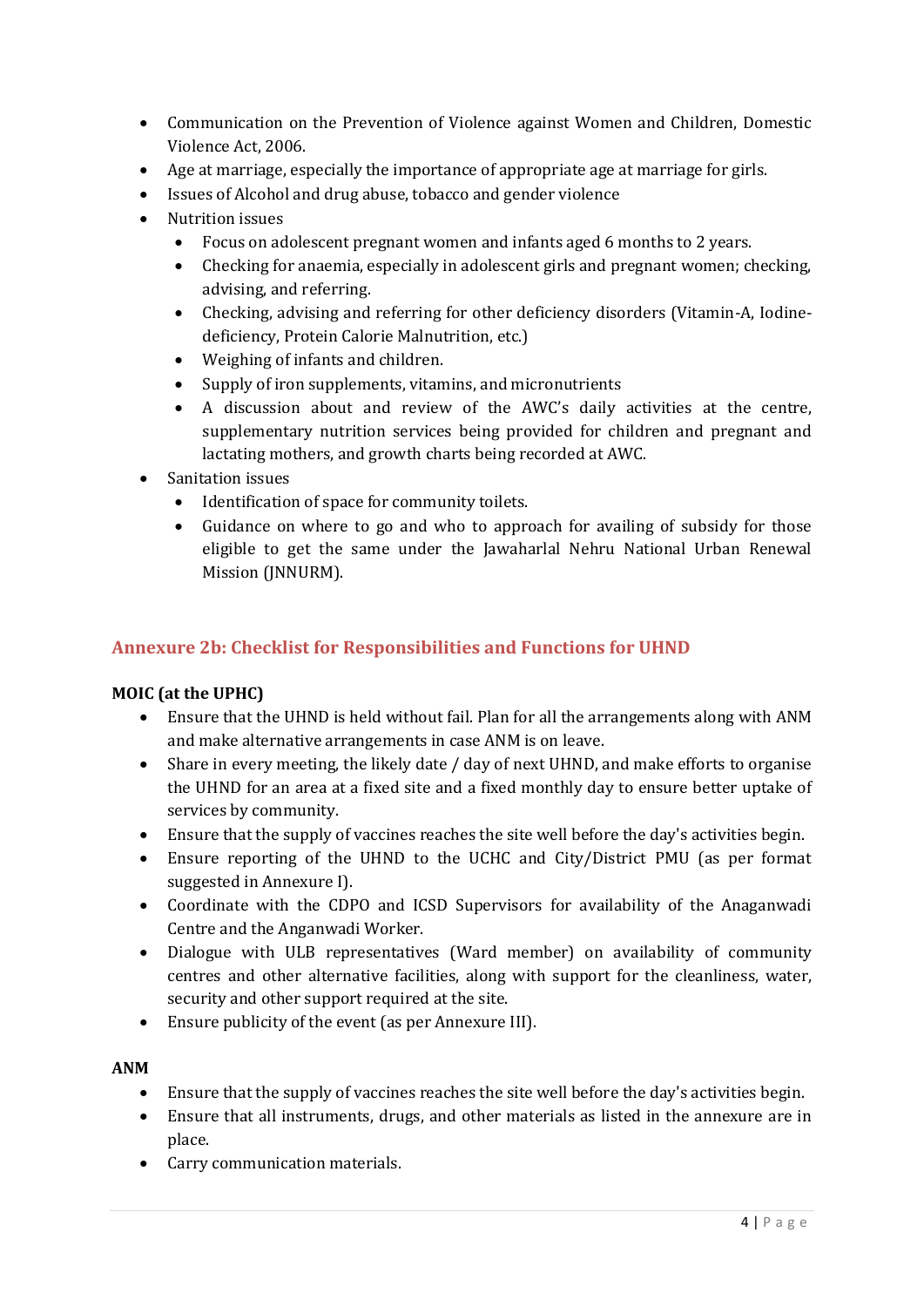- Ensure reporting of the UHND to the MO in charge of the Urban PHC (UPHC) (as per format suggested in Annexure I).
- Coordinate with the ASHA and the AWW.
- Dialogue with MAS members on mobilisational support required from the community.
- Ensure publicity of the event (as per Annexure III).

# **Anganwadi Worker (AWW)**

- Ensure that the Anganwadi Centre (AWC) is clean.
- Ensure availability of clean drinking water during the UHND.
- Ensure a place with privacy at the AWC for ANC.
- Keep an adequate number of MCH cards.
- Coordinate activities with the ASHA and the ANM.
- Provide the Supplementary Nutrition and Take Home Ration (THR).

# **ASHA/ MAS/ other community groups (like SHG)**

Actions to be taken before the UHND:

- Visit all households and make a list of the pregnant women.
- Make a list of women who need to come for ANC for first time or for repeat visits.
- Make a list of infants who need immunization, were left out or dropped-out.
- Make a list of children who need care for malnutrition.
- Make a list of children who were missed during the previous immunisation sessions/UHND.
- Make a list of children with special needs, particularly girl children.
- Coordinate with the AWW and the ANM.
- Share the calendar of UHND, and the date / day of next UHND
- Ensure publicity of the event (as per Annexure III).

# On the day of UHND:

- Ensure that all listed women and children come for services.
- Ensure that malnourished children come for consultation with the ANM.
- Ensure supplementary nutrition to children with special needs through ICDS.
- Assist the ANM and the AWW.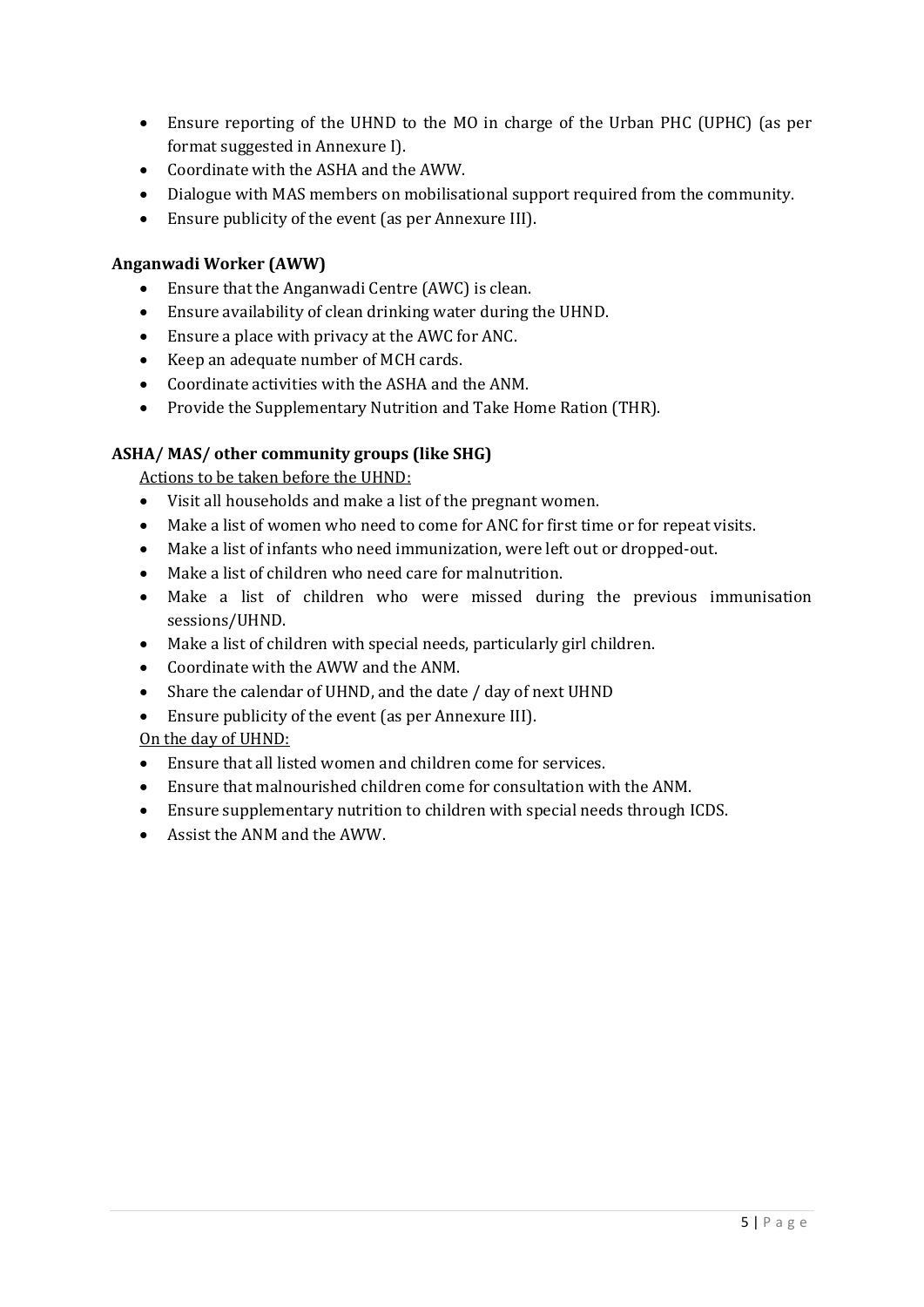# **Annexure III**

# **Reporting Formats**

# **a. Reporting Formats for UHND**

#### Urban Health and Nutrition Day (UHND) Session

1. State: \_\_\_\_\_\_\_\_\_\_\_\_ 2. District: \_\_\_\_\_\_\_\_\_\_

3. City: \_\_\_\_\_\_\_\_\_\_\_ 4. Date of UHND: \_\_\_/\_\_\_/20\_\_

5. Name of the Urban PHC (UPHC): 6. MOIC of UPHC:

7. Located in Ward No.:

- 8. Locality/Slum name: \_\_\_\_\_\_\_\_\_\_ (in case more than one slum is covered, name all the slums)
- 9. Place where UHND held: \_\_\_\_\_\_\_\_\_\_\_\_ (AWC, school, any other please specify)

# A. POPULATION STATISTICS

10. Total population of the locality/slum(s) covered:

11. Total no. of Pregnant Women in the locality/slum(s):

12. Total no. of Lactating Mothers in the locality/slum(s):

13. Total no. of Eligible Women in the locality/slum(s):

14. Total no. of Infants (0-1 year) in the locality/slum(s):

15. Total no. of Children (1-5 years) in the locality/slum(s):

16. Total no. of children (0-3 years) registered with the AWC:

17. Total no. of severely malnourished children in the locality/slum(s):

|  |  | <b>B. SERVICE STATISTICS</b> |  |
|--|--|------------------------------|--|
|--|--|------------------------------|--|

18. Total No. of women attended:

19. Total no. of children attended:

(a) Maternal Health services

20. No. of pregnant women checked up for ANC:

21. No. of pregnant women immunised with TT:

No. given TT-1:\_\_\_\_ No. given TT-2:\_\_\_\_ No. given TT-booster:\_\_\_

22. No. of pregnant women given IFA tablets:

23. No. of pregnant women with complications referred to higher facilities:

#### (b) Child Health services

24. No. of Children vaccinated:

No. given BCG: No. given DPT1: No. given OPV1: No. given DPT2: No. given OPV2: No. given DPT3: No. given OPV3: No. given Measles: No. given DPT booster: No. given OPV booster: No. given any other vaccinations given (specify type of vaccine):

(c) Family Planning services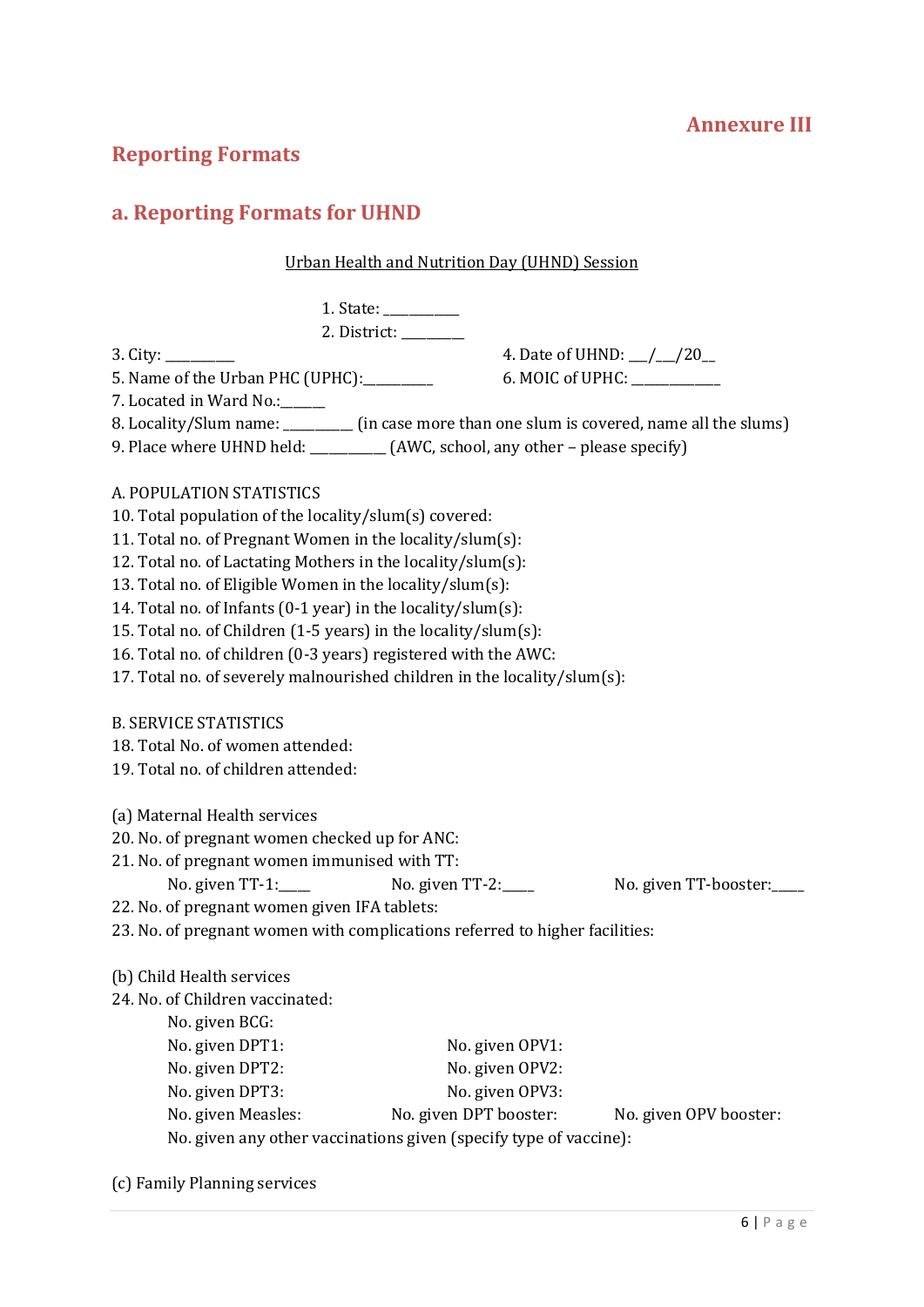- 25. No. of women given Condoms:
- 26. No. of women given Oral Pills:
- 27. No. of women motivated and referred for IUCD:
- 28. No. of women motivated and referred for female sterilisation:
- 29. No. of women motivated and referred for male sterilisation:
- (d) Nutrition services
- 30. No. of women/children provided Take Home ration
- 31. No. of severely malnourished children identified, counselled and referred to higher facilities:
- C. VERIFICATIONS
- 32. Name & Sign (with date and time) of ANM:
- 33. Name & Sign (with date and time) of AWW:\_\_\_\_\_\_\_\_\_\_\_\_\_\_\_
- 34. Name & Sign (with date and time) of ASHA: